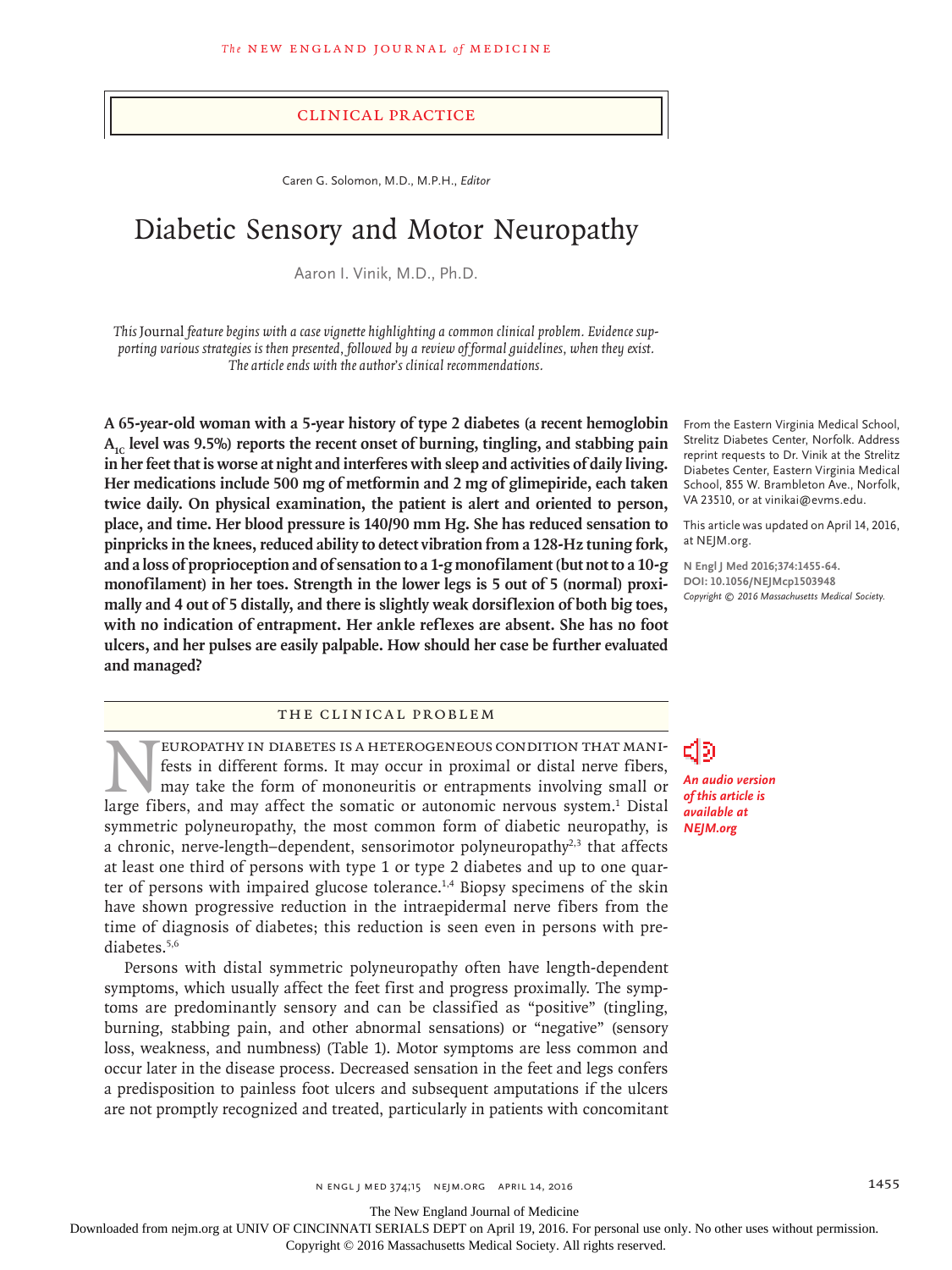#### **Key Clinical Points**

# **Diabetic Sensory and Motor Neuropathy**

- Symptoms of distal symmetric motor and sensory polyneuropathy may be "positive" (manifested as sensations of tingling, burning, or stabbing pain) or "negative" (manifested as sensory loss, weakness, or numbness). These symptoms occur in one third of patients with type 1 or 2 diabetes.
- Decreased sensation confers a predisposition to painless foot ulcers and to amputations. Proprioceptive impairment leads to imbalance and unsteadiness in gait and to an increased likelihood of falls and serious traumatic injury.
- Laboratory testing should be used to rule out other causes of neuropathy, including vitamin  $B_{12}$  deficiency, which may occur with metformin use.
- Lifestyle interventions (diet and exercise) may restore nerve fibers, and exercises that improve strength and balance may reduce the risk of falls.
- Medications most commonly used in pain management include anticonvulsants (particularly gabapentin and pregabalin), tricyclic antidepressants, and serotonin–norepinephrine reuptake inhibitors.
- Treatment choices should take into account coexisting conditions, such as insomnia, depression, and anxiety.

peripheral artery disease. The lifetime risk of a foot lesion, including an ulcer or gangrene, in persons with distal symmetric polyneuropathy is 15 to 25%.<sup>1</sup> In addition, sensory loss, combined with loss of proprioception, leads to imbalance and unsteadiness in gait, increasing the likelihood of a fall that may result in lacerations, fractures, or traumatic brain injury.<sup>7</sup>

Alternatively, some persons with distal symmetric polyneuropathy may be asymptomatic, and signs of disease may be detected only by means of a detailed neurologic examination.4 In a recent survey of 25,000 patients with diabetes in which the Norfolk quality-of-life questionnaire for diabetic neuropathy was administered, 13,854 patients were aware of the presence of neuropathy, whereas 6600 patients reported symptoms of neuropathy but were neither aware that the symptoms were related to neuropathy nor had been informed of this relationship by their health care provider.<sup>8</sup>

Painful diabetic peripheral neuropathy occurs in 10 to 26% of patients with diabetes<sup>1</sup> and can have a profound negative effect on quality of life, sleep, and mood.<sup>8,9</sup> Neuropathic pain that is the result of small-fiber dysfunction usually causes burning sensations, is superficial, is often worse at night, and is associated with allodynia — the perception of a nonpainful stimulus as painful (e.g., contact with socks or bedclothes) — and paresthesias. The pain has been likened to the sensation of bees stinging through socks or of (Table 1). Reduced sensation of vibration, detect-

standing on hot coals. In contrast, pain caused by large-fiber dysfunction is deep-seated; patients describe it as the pain they would feel if a dog were gnawing at the bones of the feet or as the sensation they would have if their feet were encased in concrete.3 Pain occurs more often in patients with poor long-term control of blood glucose levels, and greater variability in the range of blood glucose levels may contribute to the frequency and severity of painful symptoms.10 Age, obesity, smoking, hypertension, dyslipidemia, and peripheral artery disease are also associated with an increased risk of pain.<sup>11,12</sup>

#### Strategies and Evidence

### **Diagnosis and Evaluation**

Early diagnosis of distal symmetric polyneuropathy is imperative to prevent irreversible damage. Diagnosis is primarily clinical and involves a thorough history and physical examination with a focus on vascular and neurologic tests, along with a detailed assessment of the feet.<sup>13</sup> All sensory perceptions can be affected, particularly the sensation of vibration and touch and the perception of position, all of which can be affected by damage to large, A-type  $\alpha$ - and β-fibers. Pain and abnormal perceptions of hot and cold temperatures may also be present, which result from damage to small, thinly myelinated A-type δ-fibers and small, unmyelinated C-type fibers

The New England Journal of Medicine

Downloaded from nejm.org at UNIV OF CINCINNATI SERIALS DEPT on April 19, 2016. For personal use only. No other uses without permission.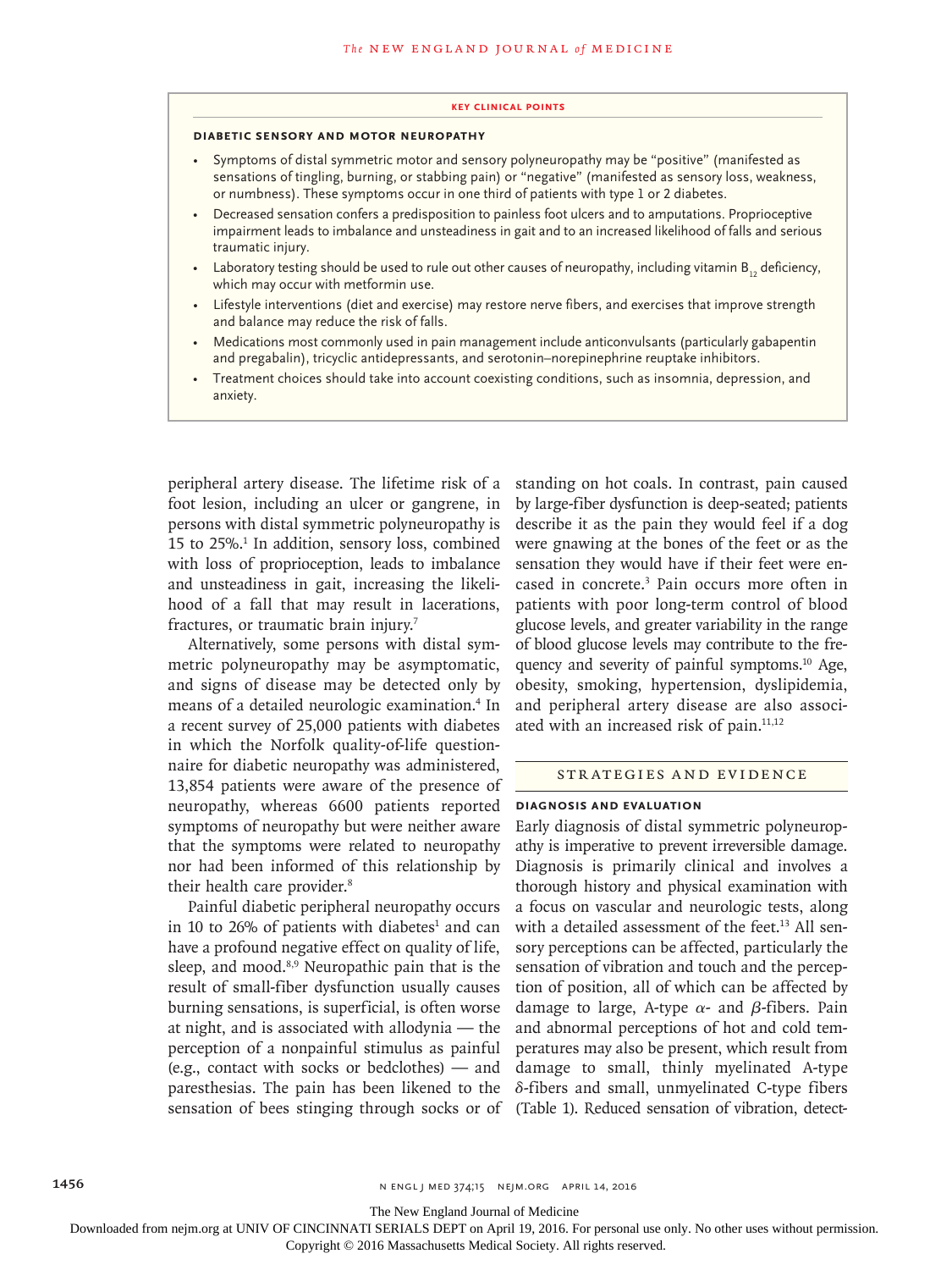|                                      | Table 1. Approaches to the Diagnosis of Neuropathies of Large and Small Nerve Fibers.                                                                                                                                                                              |                                                                                                                                                                                                                                                                                                                                                                                                                                                                               |
|--------------------------------------|--------------------------------------------------------------------------------------------------------------------------------------------------------------------------------------------------------------------------------------------------------------------|-------------------------------------------------------------------------------------------------------------------------------------------------------------------------------------------------------------------------------------------------------------------------------------------------------------------------------------------------------------------------------------------------------------------------------------------------------------------------------|
| Approach                             | Large Myelinated<br>A-Type $\alpha$ - and $\beta$ -Fibers                                                                                                                                                                                                          | <b>Small Myelinated and Unmyelinated</b><br>A-Type δ-Fibers and Small Unmyelinated<br>A-Type δ-Fibers and C-Type Fibers                                                                                                                                                                                                                                                                                                                                                       |
| Assess symptoms                      | Numbness, tingling, deep-seated<br>gnawing or aching pain, weak-<br>ness, ataxia with poor balance,<br>falling                                                                                                                                                     | Burning pain with sensation of stabbing and<br>electric shocks, allodynia, hyperalgesia,<br>hyperesthesia                                                                                                                                                                                                                                                                                                                                                                     |
| Conduct physical<br>examination      | Impaired reflexes, loss of propriocep-<br>tion and perception of vibration,<br>wasting of small muscles of hands<br>and feet, weakness in feet                                                                                                                     | Impaired sensation of warm and cold temperatures<br>and of pinprick; normal strength, reflexes, and<br>nerve conduction; impaired autonomic func-<br>tion, with dry skin, poor blood flow, cold feet,<br>and impaired sweating                                                                                                                                                                                                                                                |
| Recognize clinical implica-<br>tions | Impaired sense of pressure and<br>balance; susceptibility to falls,<br>traumatic fractures, and Charcot's<br>arthropathy                                                                                                                                           | Impaired nociception, susceptibility to foot ulcers,<br>increased risk of amputation                                                                                                                                                                                                                                                                                                                                                                                          |
| Conduct diagnostic tests             | Nerve conduction: abnormal test<br>results (e.g., median, sural, and<br>peroneal nerves)<br>Quantitative sensory testing to detect<br>loss of perception of vibration                                                                                              | Nerve conduction: normal results despite presence<br>of symptoms<br>Skin biopsy to detect loss of intraepidermal nerve<br>fibers<br>Corneal confocal microscopy<br>Quantitative sensory tests to detect sensitivity to hot<br>and cold and impairment of pain perception<br>Sudorimetry (performed with neuropad or sudo-<br>scan) to obtain objective measures of sweating                                                                                                   |
| Consider differential diag-<br>nosis | Consider chronic inflammatory<br>demyelinating polyneuropathy,<br>monoclonal gammopathies,<br>Guillain-Barré syndrome, and<br>myopathies, B <sub>12</sub> or folate defi-<br>ciency, hypothyroidism, para-<br>neoplastic syndromes, and<br>effects of chemotherapy | Consider metabolic causes such as uremia, hypo-<br>thyroidism, $B_{12}$ or folate deficiency, acute inter-<br>mittent porphyria, toxic alcohol, heavy metals,<br>industrial hydrocarbons, inflammation or infec-<br>tion, connective-tissue diseases, vasculitis,<br>celiac disease, sarcoidosis, Lyme disease, hu-<br>man immunodeficiency virus, hepatitis B or C<br>virus, hereditary diseases, monoclonal gam-<br>mopathies, paraneoplastic syndromes, and<br>amyloidosis |

ed with the use of a 128-Hz tuning fork, is an early indicator of neuropathy. A 1-g Semmes– Weinstein monofilament can be used to detect changes in sensitivity, and the detection of abnormal sensation with a 10-g monofilament indicates an increased risk of ulcers. Examination of the feet should include checking for peripheral pulses to assess for peripheral artery disease and conducting a visual inspection for ulcers. Deep-tendon reflexes may be absent or reduced, especially in the lower legs. Mild muscle wasting may be seen, but severe weakness is rare and suggests a nondiabetic cause.<sup>2</sup> In more severe cases, the hands may be involved. Patients with asymmetric symptoms or signs, greater impairment of motor function than sensory function, entrapment, or rapid progression should be carefully assessed for other conditions. A history of (Table 1).

drug or chemical exposures and a family history of inherited neuropathies should be obtained.<sup>2</sup>

Objective testing for neuropathy (including quantitative sensory testing, measurement of nerve-conduction velocities, and tests of autonomic function) is required to make a definitive diagnosis of neuropathy, although it is not essential for clinical care. Laboratory studies should include tests for thyrotropin level (thyroid dysfunction is a common coexisting condition), a complete blood count, serum levels of folate and vitamin  $B_{12}$  (metformin has been associated with vitamin  $B_{12}$  deficiency), and serum immunoelectrophoresis, the results of which are often abnormal in patients with chronic inflammatory demyelinating polyneuropathy, which is a common condition in persons with diabetes

The New England Journal of Medicine

Downloaded from nejm.org at UNIV OF CINCINNATI SERIALS DEPT on April 19, 2016. For personal use only. No other uses without permission.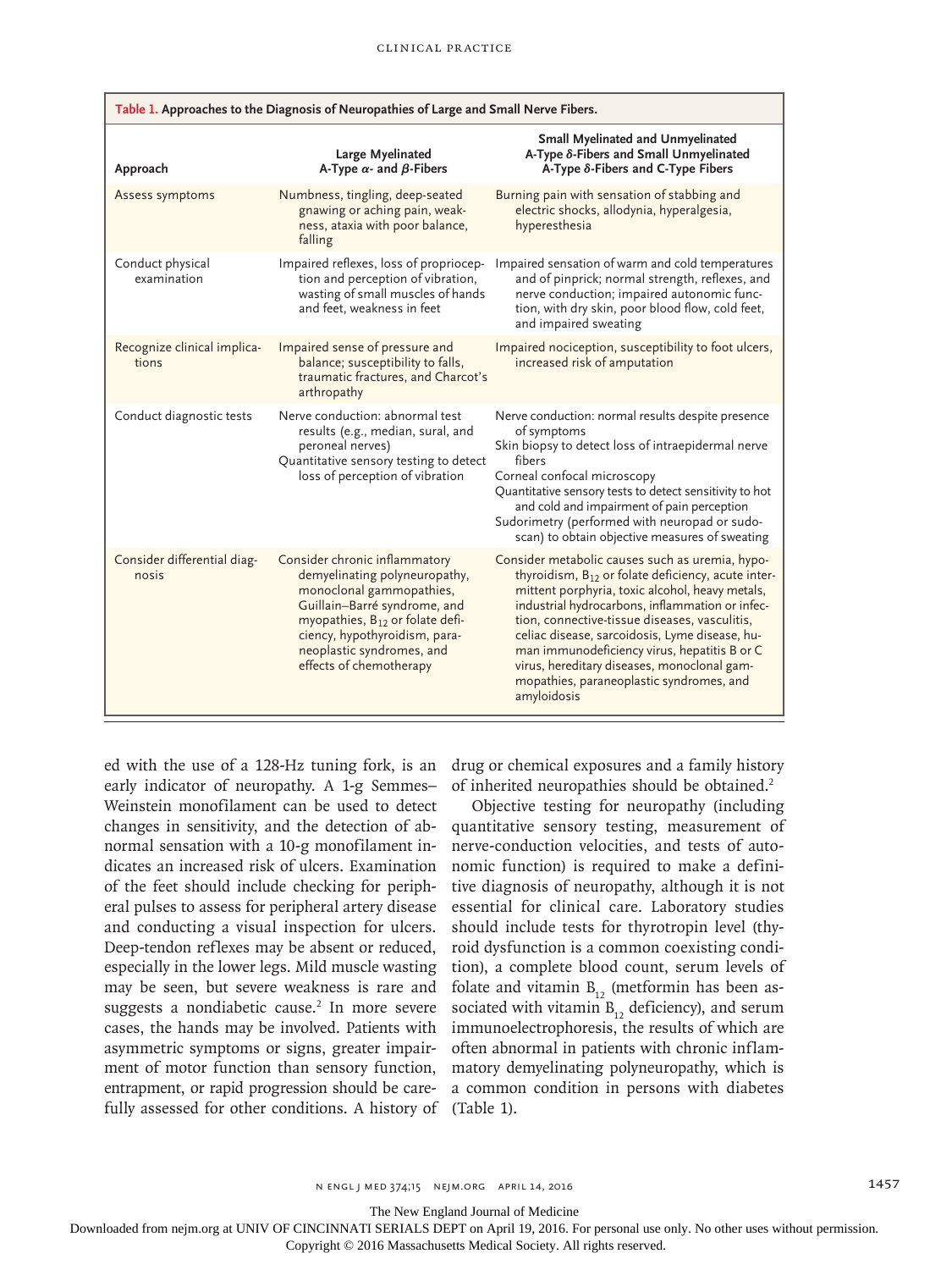## **Clinical Management**

Management of painful distal symmetric polyneuropathy involves nonpharmacologic and pharmacologic approaches to minimize disease progression and relieve symptoms. Lifestyle interventions may prevent or possibly reverse neuropathy. Among patients with neuropathy associated with impaired glucose tolerance, a diet and exercise regimen was shown to be associated with increased intraepidermal nerve-fiber density and reduced pain.14 A randomized trial involving persons with diabetes mellitus who did not have indications of neuropathy showed a reduced risk of the development of neuropathy among those assigned to exercise on a treadmill.<sup>15</sup> However, these trials did not include participants with established diabetic neuropathy. Strength and balance training to increase the strength of knee extension and foot dorsiflexion and improve gait stability may reduce the risk of falls among patients with large-fiber neuropathy.16

Although overzealous control of blood pressure and blood glucose levels should be avoided, rational glycemic control is recommended to manage symptoms and prevent further damage, including falls and foot ulcers. In randomized trials conducted among patients with type 1 diabetes, tight glucose control reduced the risk of the development of neuropathy by 78% as compared with conventional glucose control<sup>17</sup>; however, the effects of glycemic control on neuropathy among patients with type 2 diabetes have been less clear. In the Action to Control Cardiovascular Risk in Diabetes (ACCORD) trial, tight glycemic control resulted in modest reductions in neuropathic symptoms but no significant reduction in the risk of the development of neuropathy after 5 years.<sup>18</sup> In the Bypass Angioplasty Revascularization Investigation 2 Diabetes (BARI 2D) trial, patients randomly assigned to receive insulin-sensitizing agents as compared with insulin-providing agents had improved glycemic control and had a significantly (albeit modestly) lower incidence of neuropathy at 4 years.<sup>19</sup> In another trial based on a multifactorial strategy that involved control of blood pressure and lipid levels, the use of antioxidants, and lifestyle modification (intensive therapy) as compared with conventional therapy, the incidence of autonomic neuropathy but not somatic neuropathy was significantly lower among those receiving intensive therapy, although the assessment of somatic neuropathy was limited to vibration testing.<sup>20</sup> An overly rapid lowering of blood glucose levels (a reduction of >1% per month in hemoglobin  $A_{1c}$  level) may induce a neuritis with severe pain, although the neuritis generally resolves within 6 months.21

#### **Pharmacotherapy**

Table 2 lists agents that are commonly used for pain relief in patients with distal symmetric polyneuropathy and that have been shown to be effective in randomized clinical trials. The table also lists reported benefits (the number needed to treat to in order to reduce pain by 50% in one patient) and adverse effects. Many treatments require careful dose adjustment (e.g., every 2 to 4 weeks) based on efficacy and side effects. First-line monotherapy frequently does not provide satisfactory relief at maximally tolerated doses.1,23,24 Options then include switching to a different agent within the same class, switching to a new class, or adding a second agent. The classes of medications commonly used for treatment are reviewed below.

## *Topical Capsaicin*

In early studies, capsaicin 0.075% cream was not effective in relieving pain and caused a burning sensation at the site of application. More recent studies in which an 8.0% patch was applied for 30 to 60 minutes (after the administration of a local anesthetic at the site) have shown that patients had pain relief that began within a few days and persisted for 3 to 6 months after a single application. Patients reported improvement in quality of life. Although researchers worried that this agent might damage C-type fibers originating in the skin, no sensory deficit at the site of application has been reported.<sup>25,26</sup>

#### *Anticonvulsants*

Gabapentin and pregabalin are  $\alpha_2 \delta_2$  voltage-gated calcium modulators that are frequently used to treat painful diabetic neuropathy. These agents relieve pain by means of direct mechanisms and by improving sleep.27,28 In contrast to gabapentin, pregabalin has linear and dose-proportional absorption in the therapeutic dose range (150 to 600 mg per day); it also has a more rapid onset

The New England Journal of Medicine

Downloaded from nejm.org at UNIV OF CINCINNATI SERIALS DEPT on April 19, 2016. For personal use only. No other uses without permission.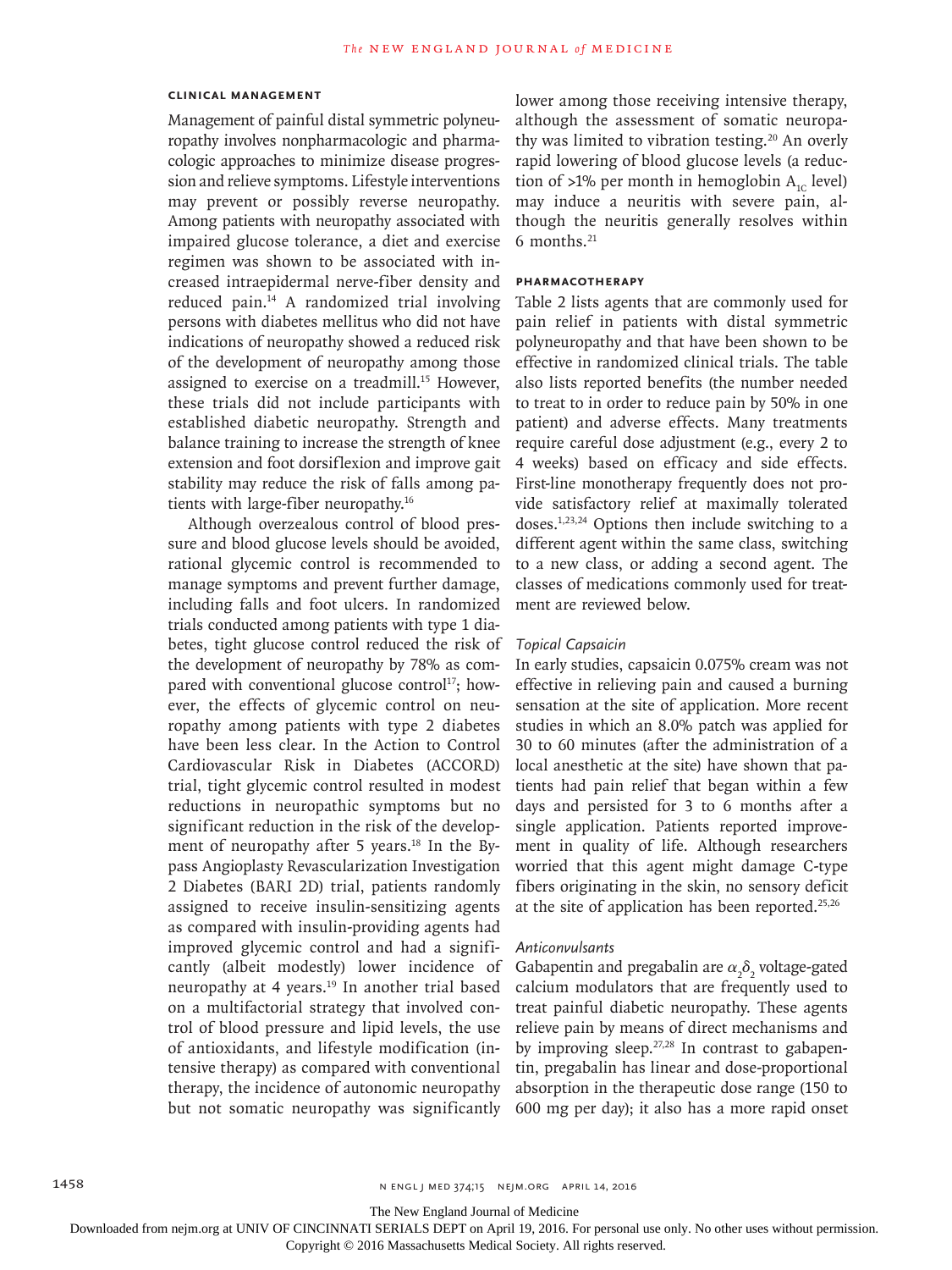of action than gabapentin and a more limited dose range that requires less adjustment. Gabapentin requires gradual adjustment to the dose that is usually clinically effective (1800 to 3600 mg per day).27-29 Topiramate has also been shown to reduce the intensity of pain and to improve sleep; studies indicate that it stimulates the growth of intraepidermal nerve fibers.30,31 Unlike pregabalin and gabapentin, which can cause weight gain, topiramate causes weight loss, which has been accompanied by improvements in lipid levels and blood pressure and increases in the density of intraepidermal nerve fibers of 0.5 to 2.0 fibers per millimeter per year, as compared with a decline of 0.5 to 1.0 fibers per millimeter per year in untreated patients.<sup>31</sup>

# *Tricyclic Antidepressants*

Tricyclic antidepressants may offer substantial relief from neuropathic pain through mechanisms that are unrelated to their antidepressant effects.32 However, their use is often limited by adverse cholinergic effects such as blurred vision, dry mouth, constipation, and urinary retention, particularly in elderly patients. The secondary amines, nortriptyline and desipramine, tend to have less bothersome anticholinergic effects than amitriptyline or imipramine and are generally preferred. Tricyclic antidepressants should be used with caution in patients with known or suspected cardiac disease; electrocardiography should be performed before these drugs are initiated to rule out the presence of QT-interval prolongation and rhythm disturbances (Table 2).

# *Serotonin–Norepinephrine Reuptake Inhibitors*

The serotonin–norepinephrine reuptake inhibitors (SNRIs) venlafaxine<sup>33</sup> and duloxetine have proved to be effective in relieving neuropathic pain34; duloxetine has also been shown to improve quality of life.<sup>35</sup> These agents inhibit reuptake of both serotonin and norepinephrine without the muscarinic, histamine-related, and adrenergic side effects that accompany the use of the tricyclic antidepressants.

# *Opioid Analgesics*

Opioids may be effective in the treatment of neuropathic pain caused by distal symmetric polyneuropathy. However, given the attendant of initial therapy on the basis of the characteris-

risks of abuse, addiction, and diversion, opioids should generally be used only in selected cases and only after other medications have failed to be effective. Tramadol, an atypical opiate analgesic, also inhibits the reuptake of norepinephrine and serotonin and provides effective pain relief.36 This drug also has a lower potential for abuse than other opioids. Extended-release tapentadol has similar actions and has been approved for the treatment of diabetic neuropathic pain by the Food and Drug Administration.<sup>37,38</sup> In one study, the combined use of gabapentin and sustained-release morphine achieved better analgesia at lower doses of each drug than the use of either drug alone but was accompanied by an increase in adverse effects, including constipation, sedation, and dry mouth.<sup>29</sup>

#### **Coexisting Conditions and Choice of Therapy**

Coexisting conditions, including sleep loss, depression, and anxiety, should be considered in choosing therapy.1,3,13,27,28 In contrast to duloxetine, which increases fragmentation of sleep, pregabalin and gabapentin have been shown to improve the quality of sleep, both directly and through relief of pain; the response to treatment with pregabalin correlates with the degree of sleep loss before treatment.<sup>27,28</sup> An SNRI or a tricyclic antidepressant may be preferred in patients with depression.<sup>3,39</sup> Pregabalin, gabapentin, or an SNRI may be appropriate choices for patients with anxiety, although gabapentin and pregabalin may cause weight gain. Caution is warranted regarding the use of tricyclic antidepressants and high doses of pregabalin or gabapentin in elderly patients, since these patients may be more susceptible to the adverse effects of these therapies than younger patients. $1,7,23$ 

#### Areas of Uncertainty

Most trials of drugs that are used to control pain follow the patients for only a month and do not provide information on enduring effects; in addition, they typically compare a single agent with placebo. Long-term, head-to-head trials that compare the effects of various agents are needed, as are trials that compare the effects of monotherapies with those of combination therapies. More data are needed to inform the choice

The New England Journal of Medicine

Downloaded from nejm.org at UNIV OF CINCINNATI SERIALS DEPT on April 19, 2016. For personal use only. No other uses without permission.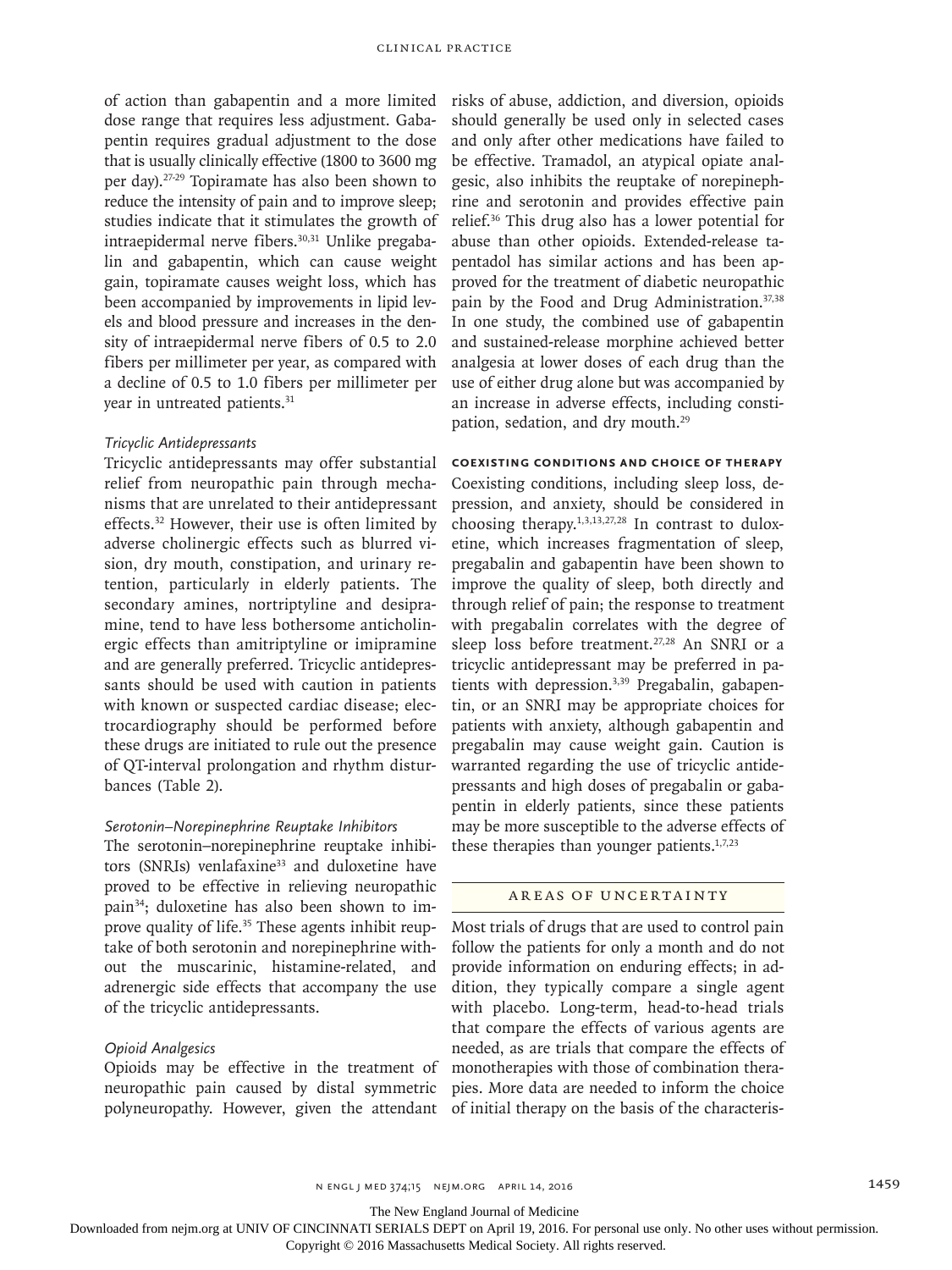| Table 2. Pharmacologic Agents Often Used for Pain Relief in Patients with Distal Symmetric Polyneuropathy." |                                   |                                                                                |                                              |                                                                                                                                                                                                                                                            |                                                                                                                                                                                                                                                                                                                   |
|-------------------------------------------------------------------------------------------------------------|-----------------------------------|--------------------------------------------------------------------------------|----------------------------------------------|------------------------------------------------------------------------------------------------------------------------------------------------------------------------------------------------------------------------------------------------------------|-------------------------------------------------------------------------------------------------------------------------------------------------------------------------------------------------------------------------------------------------------------------------------------------------------------------|
| Drug Class and Agent                                                                                        |                                   | Dose                                                                           | of 50% in One Personi<br>NNT for Improvement | Adverse Events;<br>Common                                                                                                                                                                                                                                  | Adverse Events<br><b>Serious</b>                                                                                                                                                                                                                                                                                  |
|                                                                                                             | Initial                           | Effective                                                                      |                                              |                                                                                                                                                                                                                                                            |                                                                                                                                                                                                                                                                                                                   |
| Anticonvulsants                                                                                             |                                   |                                                                                |                                              |                                                                                                                                                                                                                                                            |                                                                                                                                                                                                                                                                                                                   |
| Pregabalin (Lyrica)                                                                                         | 1 to 3 times/day<br>$25 - 75$ mg, | 300-600 mg/day                                                                 | $7.7(6.5-9.4)$                               | edema, headache, ataxia, fatigue,<br>Somnolence, dizziness, peripheral<br>xerostomia, weight gain                                                                                                                                                          | seizures after abrupt discontinuation, suicidal<br>thoughts and behavior, thrombocytopenia<br>Angioedema, hepatotoxicity, rhabdomyolysis,                                                                                                                                                                         |
| (Neurontin)<br>Gabapentin                                                                                   | 1-3 times/day<br>100-300 mg,      | 900-3600 mg/day                                                                | $6.3$ $(5.0-8.3)$                            | Somnolence, dizziness, ataxia,<br>fatigue, weight gain                                                                                                                                                                                                     | Seizures after rapid discontinuation, Stevens-<br>Johnson syndrome, suicidal thoughts and<br>behavior                                                                                                                                                                                                             |
| Topiramate (Topamax)                                                                                        | 25 mg/day                         | 25-100 mg/day                                                                  | No estimate                                  | somnolence, dizziness, anorexia,<br>cognitive dysfunction, tremor,<br>Metabolic acidosis, paresthesia,<br>changes in taste                                                                                                                                 | malacia, Stevens-Johnson syndrome, suicid-<br>Glaucoma, hypokalemia, nephrolithiasis, osteo-<br>ality, toxic epidermal necrolysis                                                                                                                                                                                 |
| Antidepressants<br>SNRIS                                                                                    |                                   |                                                                                |                                              |                                                                                                                                                                                                                                                            |                                                                                                                                                                                                                                                                                                                   |
| (Cymbalta)<br>Duloxetine                                                                                    | $20 - 30$ mg/day                  | 60-120 mg/day                                                                  | $6.4 (5.2 - 8.4)$                            | constipation, dyspepsia, diarrhea,<br>xerostomia, anorexia, headache,<br>in patients with bipolar disorder<br>decreased libido, shift to mania<br>diaphoresis, insomnia, fatigue,<br>Nausea, somnolence, dizziness,                                        | tonin syndrome, severe hyponatremia, suicidal<br>hepatotoxicity, hypertensive crisis, myocardial<br>infarction, neuroleptic malignant syndrome,<br>Stevens-Johnson syndrome, seizures, sero-<br>Bone fractures, cardiac arrhythmias, delirium,<br>gastrointestinal hemorrhage, glaucoma,<br>thoughts and behavior |
| (Effexor)<br>Venlafaxine                                                                                    | 37.5 mg/day                       | 75-225 mg/day                                                                  | $4.5***$                                     | constipation, dyspepsia, diarrhea,<br>xerostomia, anorexia, headache,<br>diaphoresis, insomnia, fatigue,<br>Nausea, somnolence, dizziness,<br>decreased libido                                                                                             | tonin syndrome, severe hyponatremia, suicidal<br>hepatotoxicity, hypertensive crisis, myocardial<br>infarction, neuroleptic malignant syndrome,<br>Stevens-Johnson syndrome, seizures, sero-<br>Bone fractures, cardiac arrhythmias, delirium,<br>gastrointestinal hemorrhage, glaucoma,<br>thoughts and behavior |
| Amitriptyline<br>Tricyclic agents<br>(E[avil]                                                               | $10 - 25$ mg/day                  | $25 - 150$ mg/day                                                              | 3.6 $(2.1-4.4)$                              | nary retention, constipation, blurred<br>hypotension, anorexia, nausea, uri-<br>orthostasis with conduction block,<br>headache, dizziness, insomnia,<br>vision, accommodation distur-<br>Xerostomia, somnolence, fatigue,<br>bance, mydriasis, weight gain | natremia, shift to mania in patients with bipolar<br>Bone fractures, bone marrow suppression, fragil-<br>ity, hepatotoxicity, neuroleptic malignant syn-<br>drome, serotonin syndrome, severe hypo-<br>disorder, suicidal thoughts and behavior                                                                   |
| (Pamelor)<br>Nortriptyline                                                                                  | $25 - 50$ mg at<br>bedtime        | days to maximum<br>mg/day every 2-3<br>crease from 25-50<br>of 150 mg/day<br>드 | No estimate                                  | Fewer anticholinergic effects than<br>with amitriptyline                                                                                                                                                                                                   |                                                                                                                                                                                                                                                                                                                   |

1460 **n** ENGL J MED 374;15 NEJM.ORG APRIL 14, 2016

The New England Journal of Medicine

Downloaded from nejm.org at UNIV OF CINCINNATI SERIALS DEPT on April 19, 2016. For personal use only. No other uses without permission.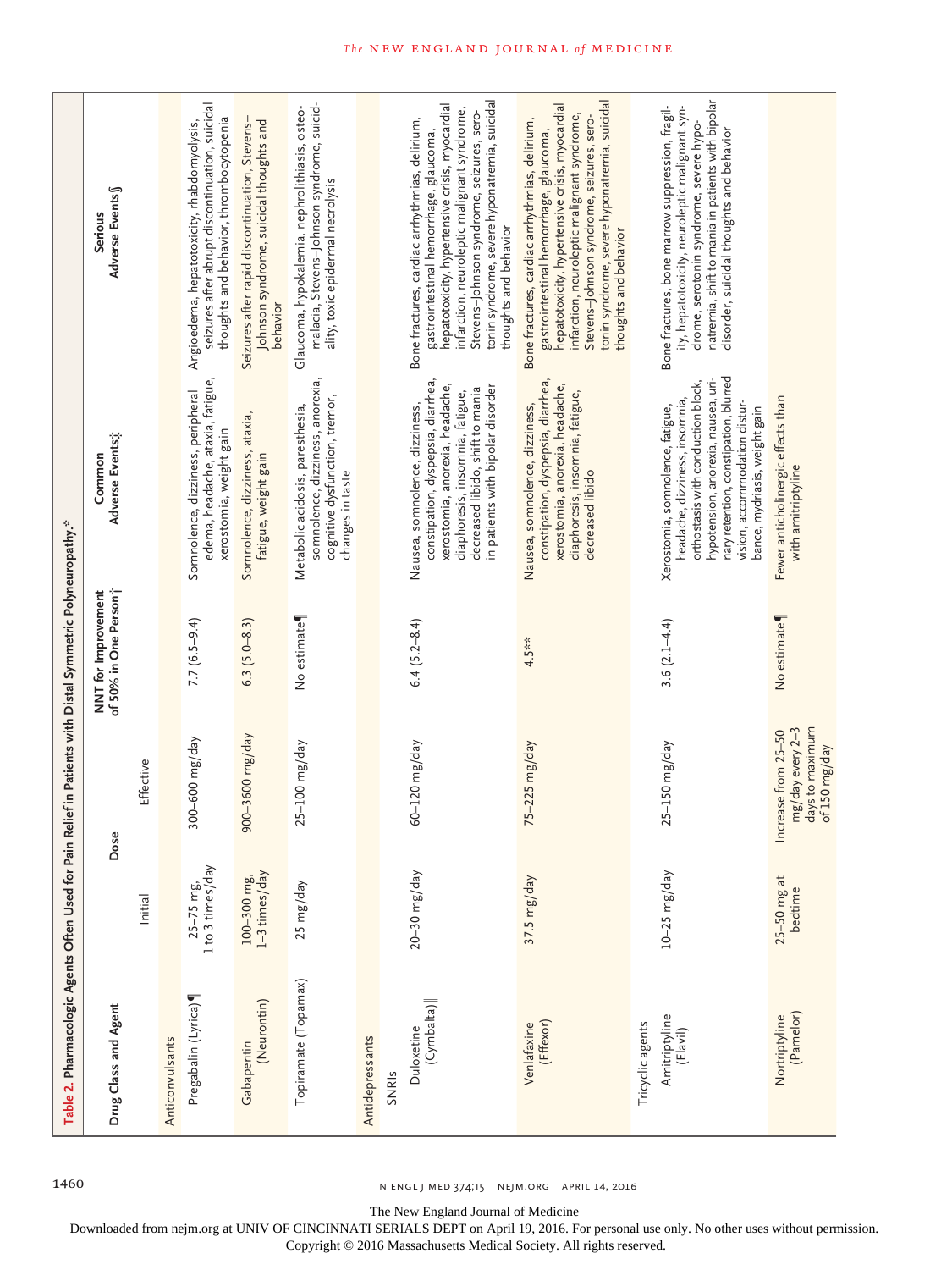| Opioids                                                                                                                                                                                                                                                                                                                  |                                                                                                 |                                                                                                                |                     |                                                                                                                        |                                                                                                                                                                                                                                                                                                                                                                                                                                                                                                                                                                     |
|--------------------------------------------------------------------------------------------------------------------------------------------------------------------------------------------------------------------------------------------------------------------------------------------------------------------------|-------------------------------------------------------------------------------------------------|----------------------------------------------------------------------------------------------------------------|---------------------|------------------------------------------------------------------------------------------------------------------------|---------------------------------------------------------------------------------------------------------------------------------------------------------------------------------------------------------------------------------------------------------------------------------------------------------------------------------------------------------------------------------------------------------------------------------------------------------------------------------------------------------------------------------------------------------------------|
| (Nucynta)   1 <sup>+</sup><br>Tapentadol                                                                                                                                                                                                                                                                                 | 4-6 times/day; ex-<br>50 mg, 2 times/day<br>Immediate release,<br>tended release,<br>50-100 mg, | after day 1, 60 mg/<br>Immediate release,<br>release, 50 mg,<br>day 1, 700 mg,<br>day; extended<br>2 times/day | $10.2 (5.3 - 18.5)$ | Somnolence, nausea, vomiting, con-<br>depression, serotonin syndrome,<br>stipation, dizziness, respiratory<br>seizures | Hypertension, neonatal opioid-withdrawal syn-<br>drome                                                                                                                                                                                                                                                                                                                                                                                                                                                                                                              |
| Tramadol (Ultram)                                                                                                                                                                                                                                                                                                        | 50 mg, 1-2 times/day                                                                            | 100-200 mg/day                                                                                                 | $4.7(3.6 - 6.7)$    | Somnolence, nausea, vomiting, con-<br>stipation, light headedness, dizzi-<br>ness, headache                            | Cardiac arrhythmias, confusion, hypersensitivity<br>reactions, hypertension, seizures, Stevens-<br>Johnson syndrome                                                                                                                                                                                                                                                                                                                                                                                                                                                 |
| Capsaicin 8.0% patch<br>(Qutenza)                                                                                                                                                                                                                                                                                        | Apply for 30 min                                                                                | Apply for 60 min                                                                                               | $10.0(7.4-19)$      | Burning at site of application                                                                                         | Damage to C-type fibers, with loss of sensation                                                                                                                                                                                                                                                                                                                                                                                                                                                                                                                     |
| Common adverse events are generally listed according to frequency.<br>Serious adverse events are listed alphabetically.<br>Studies of topiramate and nortriptyline were too<br>This drug has been approved for this indication<br>were adapted from Vinik <sup>13</sup> and Finnerup et al. <sup>22</sup><br>range.<br>∗ |                                                                                                 | small to provide an NNT.<br>by the FDA                                                                         |                     |                                                                                                                        | ies of gabapentin, 6 studies of gabapentin ER (extended release), 3 studies of topiramate, 7 studies of tramadol, 12 studies of tapentadol, and 7 studies of the capsaicin 8% patch and<br>The data reported are based on the findings of 12 studies of amitriptyline, 3 studies of nortriptyline, 9 studies of duloxetine, 4 studies of venlafaxine, 25 studies of pregabalin, 14 stud-<br>The Food and Drug Administration (FDA) also considers an improvement of 30% to be significant. NNT denotes number needed to treat. Numbers in parentheses represent the |

tics of the individual patient and to guide subsequent therapy when efficacy is lost or is insufficient.

Data are also needed to inform the benefits and risks of agents other than those being used now. A randomized trial that evaluated a combination of methylcobalamin, methylfolate, and pyridoxal phosphate in patients with diabetic peripheral neuropathy showed no significant benefit with respect to the primary outcome of threshold for vibration perception, $40$  but several types of pain were alleviated and quality of life was improved.<sup>40</sup> It is possible that the methylcobalamin component was helpful for persons taking metformin who had vitamin  $B_{12}$  deficiency; the role of the other components in this regard and the overall effectiveness of this treatment regimen are uncertain. Whereas neuropathy associated with vitamin  $B_{12}$  deficiency has typically been considered to occur at levels below 250 pg per milliliter, one study indicated that the threshold for the development of impaired nerve conduction is approximately 450 pg per milliliter<sup>41</sup>; this finding suggests that there is a need for more study of the role of vitamin  $B_{12}$ supplementation in persons with diabetic peripheral neuropathy.

Data suggest that oxidative and nitrosative stress are central to the pathogenesis of neuropathy, and antioxidants have been proposed for treatment. A randomized trial involving patients with diabetes who had moderate distal symmetric polyneuropathy showed that alpha lipoic acid had no significant benefit with regard to the primary outcome (a composite score calculated on the basis of neuropathic impairment and results of neurophysiological testing) at 4 years, although improvements were noted in the scores assessing neuropathic impairment.<sup>42,43</sup>

# Guidelines

Several guidelines from professional societies offer recommendations for the management of pain resulting from distal symmetric polyneuropathy.44-46 The guidelines generally recommend the use of anticonvulsant agents, SNRIs and other antidepressants, and topical agents, although the order of preference differs among the societies; anticonvulsant agents, SNRIs, and other antidepressants are largely considered to

n ENGL JMED 374;15 NEJM.ORG APRIL 14, 2016 1990 1461

‖ This drug has been approved for this indication by the FDA.  $**\,$  No range is provided because the numbers were based on one study.

No range is provided because the numbers were based on one study.

 $\dagger$ † $\top$ his drug is generally not used for first-line therapy.

This drug is generally not used for first-line therapy.

The New England Journal of Medicine

 $\frac{1}{2}$ 妇

Downloaded from nejm.org at UNIV OF CINCINNATI SERIALS DEPT on April 19, 2016. For personal use only. No other uses without permission.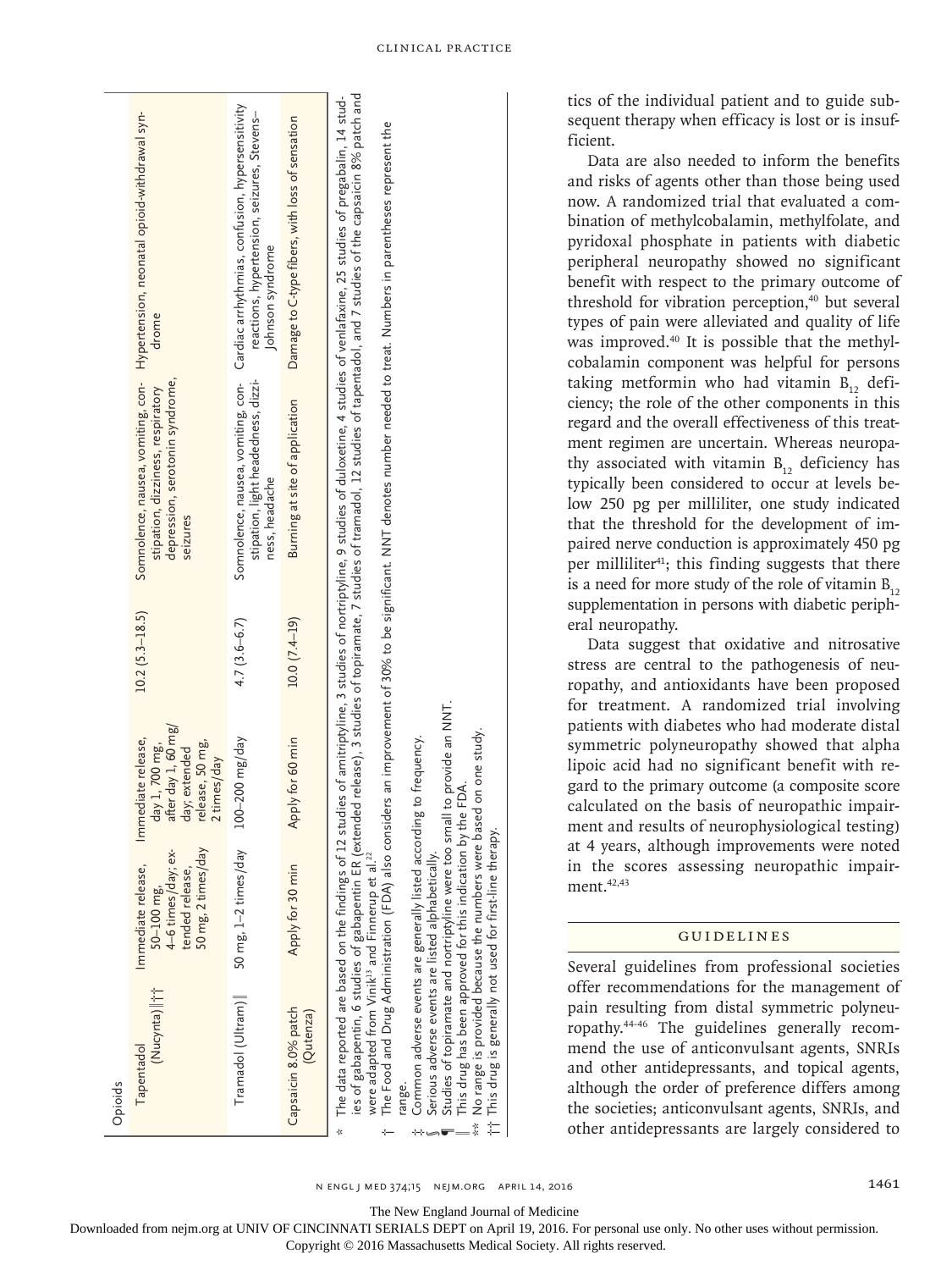be first-line agents. The recommendations in this article are generally consistent with these guidelines.

### Summary and Recommendations

The woman described in the vignette has characteristic features of large-fiber and small-fiber neuropathy that are consistent with diabetic sensorimotor neuropathy. Laboratory tests should include measurement of glucose, hemoglobin  $A_{1c}$ , lipid, and thyrotropin levels, a complete blood count, serum protein electrophoresis, and an assessment of vitamin  $B_{12}$  and folate levels; vitamin  $B_{12}$  deficiency is associated with metformin use and is manifested as impaired perception of vibration and loss of ankle reflexes. Quantitative tests of sensory and autonomic function should also be performed to obtain a definitive diagnosis and serve as baselines from which the progression or resolution of the neuropathy can be followed.

In patients with distal predominantly sensory neuropathy, as is seen in this patient, lifestyle changes (diet and exercise) and adjustment of medications should be recommended routinely to improve glycemic control, lipid levels, and blood pressure. An overly rapid lowering of the hemoglobin  $A_{1c}$  level (by more than 1% per month) and the development of hypotension should be avoided. For this patient, physical therapy should be recommended for strength training (and focused on the weakness of dorsiflexion of the big toe), and training to improve balance and reaction times would be advisable to reduce the risks of falls and fractures.

Agents that have proved to be effective in randomized trials involving patients with distal predominantly sensory neuropathy and that are full text of this article at NEJM.org.

most commonly used for treatment include pregabalin or gabapentin, tricyclic antidepressants, and SNRIs. Since this patient has a sleep disturbance, pregabalin or gabapentin may be appropriate first choices, but monitoring will be required for weight gain, fluid retention, and diminished glycemic control. It would be best to start with lower doses (e.g., 75 mg of pregabalin twice daily) and to adjust the dose upward if there is no reduction in pain within the first 2 weeks. If there is no response after 1 month of treatment, a switch to an agent from another drug class would be advisable. If the vitamin  $B_{12}$ level is below 450 pg per milliliter, supplementation with oral methylcobalamin (2000  $\mu$ g per day) could be initiated, although there are as yet no data that show that supplementation reduces neuropathy in the absence of frank deficiency. Alpha lipoic acid can be given to relieve pain (starting at a twice-daily oral dose of 300 mg), although formal studies of its use in this regard have not been conducted.

Dr. Vinik reports receiving fees for serving on advisory boards from Merck, NeuroMetrix, Ipsen, and Astellas, consulting fees from Merck, IONIS Pharmaceuticals, Pfizer, Daiichi Sankyo, NeuroMetrix, Santarus, Nestle Health Science–Pamlab, Medikinetics, Ipsen, Janssen, Bayer, Astellas, Alnylam, Cline Davis Mann, and System Analytic, lecture fees from Merck and Nestle Health Science–Pamlab, grant support from Pfizer, Daiichi Sankyo, Tercica, ViroMed, Intarcia, Impeto Medical, Vero-Science, and Novo Nordisk, and royalties for the use of the Norfolk QOLDN tool, a quality-of-life instrument owned by his medical school, which he codeveloped for use in clinical trials involving patients with diabetic neuropathy. He also reports being the inventor of a dietary supplement that includes a mixture of alpha lipoic acid, methylcobalamin, benfotiamine, dihomo-γlinoleic acid, cholecalciferol, and ascorbic acid, the rights to which were assigned to his medical school. Dr. Vinik reports that he, his laboratory, and his department have not received and will not receive any income that might derive from this product. No other potential conflict of interest relevant to this article was reported.

Disclosure forms provided by the author are available with the

#### **References**

- **1.** Vinik A, Nevoret M-L, Casellini C, Parson H. Diabetic neuropathy. In: Poretsky L, Liao EP, eds. Acute and chronic complications of diabetes. Amsterdam: Elsevier, 2013:747-87.
- **2.** Tesfaye S, Boulton AJ, Dyck PJ, et al. Diabetic neuropathies: update on definitions, diagnostic criteria, estimation of severity, and treatments. Diabetes Care 2010;33:2285-93.
- **3.** Vinik AI, Casellini CM. Guidelines in the management of diabetic nerve pain: clinical utility of pregabalin. Diabetes Metab Syndr Obes 2013;6:57-78.

**4.** Ziegler D, Papanas N, Vinik AI, Shaw JE. Epidemiology of polyneuropathy in diabetes and prediabetes. In: Zochodne DW, Malik RA, eds. Diabetes and the nervous system. Vol. 126 of Handbook of clinical neurology. 3rd series. Amsterdam: Elsevier, 2014:3-22.

**5.** Pittenger GL, Ray M, Burcus NI, Mc-Nulty P, Basta B, Vinik AI. Intraepidermal nerve fibers are indicators of small-fiber neuropathy in both diabetic and nondiabetic patients. Diabetes Care 2004;27: 1974-9.

al. European Federation of Neurological Societies/Peripheral Nerve Society Guideline on the use of skin biopsy in the diagnosis of small fiber neuropathy: report of a joint task force of the European Federation of Neurological Societies and the Peripheral Nerve Society. Eur J Neurol 2010; 17:903-12.

**7.** Vinik A, Strotmeyer E. Diabetic neuropathy. In: Sinclair AJ, Morley JE, Vellas B, eds. Pathy's principles and practice of geriatric medicine. 5th ed. New York: John Wiley, 2012:751-66.

**6.** Lauria G, Hsieh ST, Johansson O, et

**8.** Veresiu AI, Bondor CI, Florea B, Vi-

1462 **n ENGL j MED 374;15** NEJM.ORG APRIL 14, 2016

The New England Journal of Medicine

Downloaded from nejm.org at UNIV OF CINCINNATI SERIALS DEPT on April 19, 2016. For personal use only. No other uses without permission.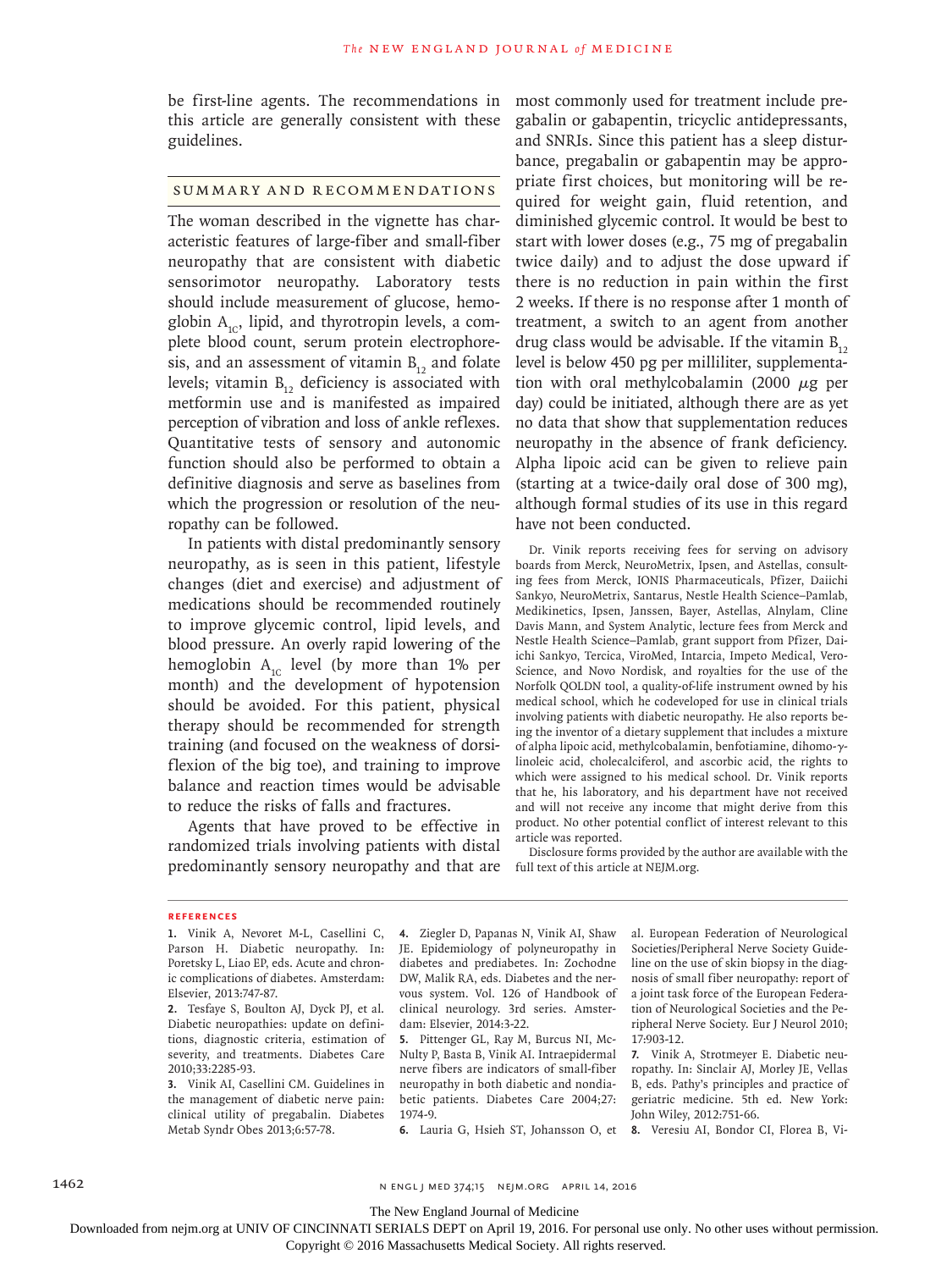nik EJ, Vinik AI, Gâvan NA. Detection of undisclosed neuropathy and assessment of its impact on quality of life: a survey in 25,000 Romanian patients with diabetes. J Diabetes Complications 2015;29: 644-9.

**9.** Vinik EJ, Stansberry KB, Ruck S, Doviak M, Vinik A. Norfolk quality of life (QOL) tool: scoring and reproducibility in healthy people, diabetic controls and patients with neuropathy. Diabetes 2003;52: Suppl 1:A198.

**10.** Oyibo SO, Prasad YD, Jackson NJ, Jude EB, Boulton AJ. The relationship between blood glucose excursions and painful diabetic peripheral neuropathy: a pilot study. Diabet Med 2002;19:870-3.

**11.** Ziegler D, Rathmann W, Meisinger C, Dickhaus T, Mielck A. Prevalence and risk factors of neuropathic pain in survivors of myocardial infarction with prediabetes and diabetes: the KORA Myocardial Infarction Registry. Eur J Pain 2009; 13:582-7.

**12.** Tesfaye S, Chaturvedi N, Eaton SEM, et al. Vascular risk factors and diabetic neuropathy. N Engl J Med 2005;352:341- 50.

**13.** Vinik A. The approach to the management of the patient with neuropathic pain. J Clin Endocrinol Metab 2010;95: 4802-11.

**14.** Smith AG, Russell J, Feldman EL, et al. Lifestyle intervention for pre-diabetic neuropathy. Diabetes Care 2006;29: 1294-9.

**15.** Balducci S, Iacobellis G, Parisi L, et al. Exercise training can modify the natural history of diabetic peripheral neuropathy. J Diabetes Complications 2006;20:216- 23.

**16.** Morrison S, Colberg SR, Parson HK, Vinik AI. Exercise improves gait, reaction time and postural stability in older adults with type 2 diabetes and neuropathy. J Diabetes Complications 2014;28:715- 22.

**17.** DCCT Research Group. Effect of intensive diabetes treatment on nerve conduction in the Diabetes Control and Complications Trial. Ann Neurol 1995;38: 869-80.

**18.** Ismail-Beigi F, Craven T, Banerji MA, et al. Effect of intensive treatment of hyperglycaemia on microvascular outcomes in type 2 diabetes: an analysis of the ACCORD randomised trial. Lancet 2010;376:419-30.

**19.** Pop-Busui R, Lu J, Brooks MM, et al. Impact of glycemic control strategies on the progression of diabetic peripheral neuropathy in the Bypass Angioplasty Revascularization Investigation 2 Diabetes (BARI 2D) Cohort. Diabetes Care 2013;36:3208-15.

**20.** Gaede P, Lund-Andersen H, Parving HH, Pedersen O. Effect of a multifactorial intervention on mortality in type 2 diabetes. N Engl J Med 2008;358:580-91.

**21.** Gibbons CH, Freeman R. Treatmentinduced neuropathy of diabetes: an acute, iatrogenic complication of diabetes. Brain 2015;138:43-52.

**22.** Finnerup NB, Attal N, Haroutounian S, et al. Pharmacotherapy for neuropathic pain in adults: a systematic review and meta-analysis. Lancet Neurol 2015;14:162- 73.

**23.** Dworkin RH, O'Connor AB, Backonja M, et al. Pharmacologic management of neuropathic pain: evidence-based recommendations. Pain 2007;132:237-51.

**24.** Handelsman Y, Bloomgarden ZT, Grunberger G, et al. American Association of Clinical Endocrinologists and American College of Endocrinology clinical practice guidelines for developing a diabetes mellitus comprehensive care plan — 2015. Endocr Pract 2015;21: Suppl 1:1-87.

**25.** Vinik AI, Perrot S, Vinik EJ, et al. Capsaicin 8% patch repeat treatment versus standard of care in painful diabetic peripheral neuropathy: a randomized, open-label, 52-week study. Presented at the 51st annual meeting of the European Association for the Study of Diabetes (EASD), Stockholm, September 14–16, 2015 (poster).

**26.** Mou J, Paillard F, Turnbull B, Trudeau J, Stoker M, Katz NP. Qutenza (capsaicin) 8% patch onset and duration of response and effects of multiple treatments in neuropathic pain patients. Clin J Pain 2014;30:286-94.

**27.** Vinik A, Emir B, Parsons B, Cheung R. Prediction of pregabalin-mediated pain response by severity of sleep disturbance in patients with painful diabetic neuropathy and post-herpetic neuralgia. Pain Med 2014;15:661-70.

**28.** Vinik A, Emir B, Cheung R, Whalen E. Relationship between pain relief and improvements in patient function/quality of life in patients with painful diabetic peripheral neuropathy or postherpetic neuralgia treated with pregabalin. Clin Ther 2013;35:612-23.

**29.** Gilron I, Bailey JM, Tu D, Holden RR, Weaver DF, Houlden RL. Morphine, gabapentin, or their combination for neuropathic pain. N Engl J Med 2005;352: 1324-34.

**30.** Raskin P, Donofrio PD, Rosenthal NR, et al. Topiramate vs. placebo in painful diabetic neuropathy: analgesic and metabolic effects. Neurology 2004;63: 865-73.

**31.** Boyd AL, Barlow PM, Pittenger GL, Simmons KF, Vinik AI. Topiramate improves neurovascular function, epidermal nerve fiber morphology, and metabolism in patients with type 2 diabetes mellitus. Diabetes Metab Syndr Obes 2010;3:431- 7.

**32.** Max MB, Culnane M, Schafer SC, et al. Amitriptyline relieves diabetic neuropathy pain in patients with normal or depressed mood. Neurology 1987;37:589- 96.

**33.** Rowbotham MC, Goli V, Kunz NR, Lei D. Venlafaxine extended release in the treatment of painful diabetic neuropathy: a double-blind, placebo-controlled study. Pain 2004;110:697-706.

**34.** Goldstein DJ, Lu Y, Detke MJ, Lee TC, Iyengar S. Duloxetine vs. placebo in patients with painful diabetic neuropathy. Pain 2005;116:109-18.

**35.** Wernicke JF, Pritchett YL, D'Souza DN, et al. A randomized controlled trial of duloxetine in diabetic peripheral neuropathic pain. Neurology 2006;67:1411- 20.

**36.** Harati Y, Gooch C, Swenson M, et al. Maintenance of the long-term effectiveness of tramadol in treatment of the pain of diabetic neuropathy. J Diabetes Complications 2000;14:65-70.

**37.** Schwartz S, Etropolski M, Shapiro DY, et al. Safety and efficacy of tapentadol ER in patients with painful diabetic peripheral neuropathy: results of a randomized-withdrawal, placebo-controlled trial. Curr Med Res Opin 2011;27:151- 62.

**38.** Vinik AI, Shapiro DY, Rauschkolb C, et al. A randomized withdrawal, placebo-controlled study evaluating the efficacy and tolerability of tapentadol extended release in patients with chronic painful diabetic peripheral neuropathy. Diabetes Care 2014;37:2302-9.

**39.** Goldstein DJ, Lu Y, Detke MJ, Hudson J, Iyengar S, Demitrack MA. Effects of duloxetine on painful physical symptoms associated with depression. Psychosomatics 2004;45:17-28.

**40.** Fonseca VA, Lavery LA, Thethi TK, et al. Metanx in type 2 diabetes with peripheral neuropathy: a randomized trial. Am J Med 2013;126:141-9.

**41.** Leishear K, Boudreau RM, Studenski SA, et al. Relationship between vitamin B12 and sensory and motor peripheral nerve function in older adults. J Am Geriatr Soc 2012;60:1057-63.

**42.** Ziegler D, Low PA, Litchy WJ, et al. Efficacy and safety of antioxidant treatment with  $\alpha$ -lipoic acid over 4 years in diabetic polyneuropathy: the NATHAN 1 trial. Diabetes Care 2011;34:2054-60.

**43.** Ziegler D, Low PA, Freeman R, Tritschler H, Vinik AI. Predictors of improvement and progression of diabetic polyneuropathy following treatment with α-lipoic acid for 4 years in the NATHAN 1 trial. J Diabetes Complications 2016; 30:350-6.

**44.** Tesfaye S, Vileikyte L, Rayman G, et al. Painful diabetic peripheral neuropathy: consensus recommendations on diagnosis, assessment and management. Diabetes Metab Res Rev 2011;27:629- 38.

**45.** Bril V, England J, Franklin GM, et al. Evidence-based guideline: treatment of

n ENGL JMED 374;15 NEJM.ORG APRIL 14, 2016 1997 1403

The New England Journal of Medicine

Downloaded from nejm.org at UNIV OF CINCINNATI SERIALS DEPT on April 19, 2016. For personal use only. No other uses without permission.